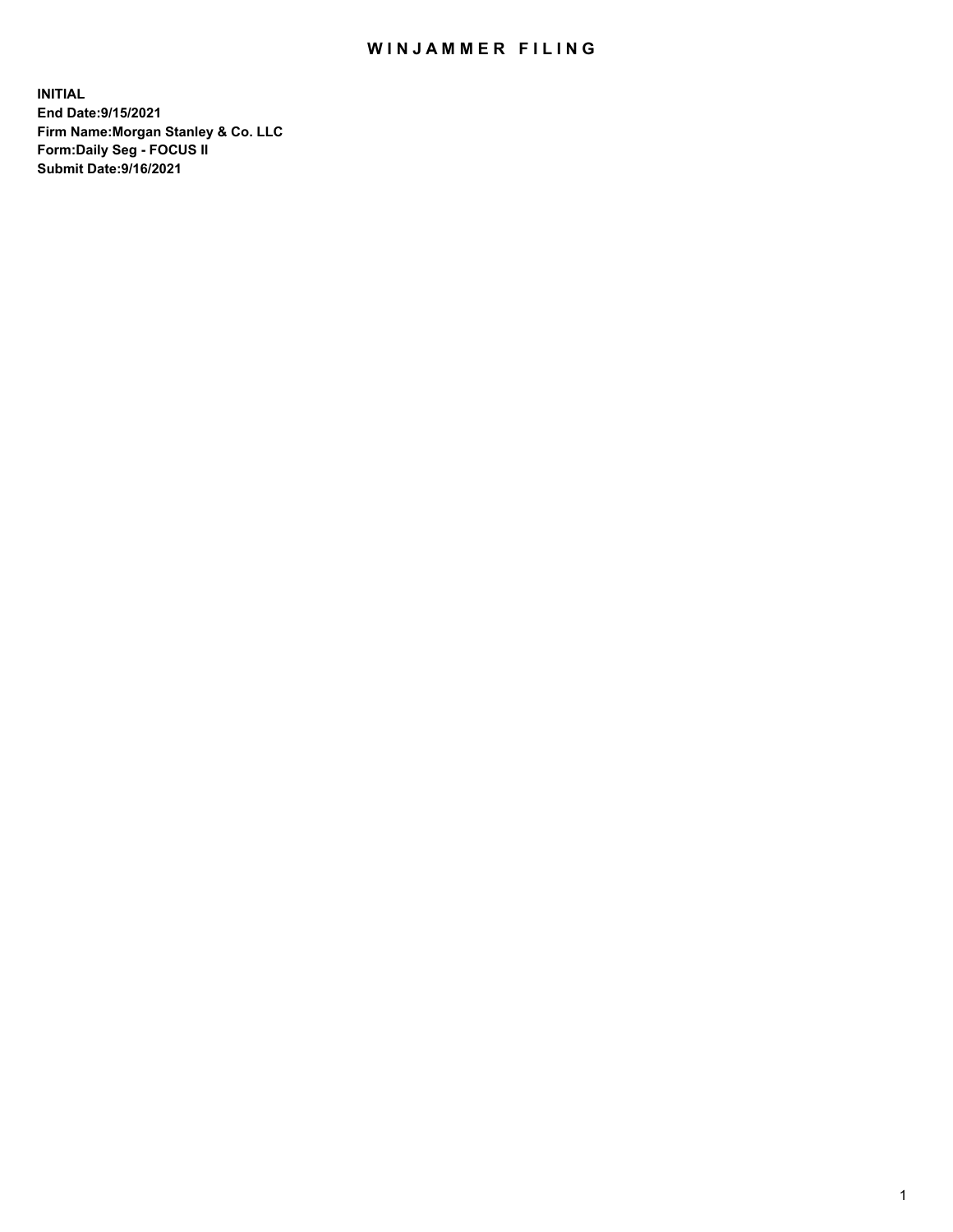**INITIAL End Date:9/15/2021 Firm Name:Morgan Stanley & Co. LLC Form:Daily Seg - FOCUS II Submit Date:9/16/2021 Daily Segregation - Cover Page**

| Name of Company                                                                                                                                                                                                                                                                                                                | <b>Morgan Stanley &amp; Co. LLC</b>                    |
|--------------------------------------------------------------------------------------------------------------------------------------------------------------------------------------------------------------------------------------------------------------------------------------------------------------------------------|--------------------------------------------------------|
| <b>Contact Name</b>                                                                                                                                                                                                                                                                                                            | <b>Ikram Shah</b>                                      |
| <b>Contact Phone Number</b>                                                                                                                                                                                                                                                                                                    | 212-276-0963                                           |
| <b>Contact Email Address</b>                                                                                                                                                                                                                                                                                                   | Ikram.shah@morganstanley.com                           |
| FCM's Customer Segregated Funds Residual Interest Target (choose one):<br>a. Minimum dollar amount: ; or<br>b. Minimum percentage of customer segregated funds required:% ; or<br>c. Dollar amount range between: and; or<br>d. Percentage range of customer segregated funds required between:% and%.                         | 235,000,000<br><u>0</u><br>0 Q<br>0 Q                  |
| FCM's Customer Secured Amount Funds Residual Interest Target (choose one):<br>a. Minimum dollar amount: ; or<br>b. Minimum percentage of customer secured funds required:% ; or<br>c. Dollar amount range between: and; or<br>d. Percentage range of customer secured funds required between: % and %.                         | 140,000,000<br><u>0</u><br><u>00</u><br>0 <sub>0</sub> |
| FCM's Cleared Swaps Customer Collateral Residual Interest Target (choose one):<br>a. Minimum dollar amount: ; or<br>b. Minimum percentage of cleared swaps customer collateral required:% ; or<br>c. Dollar amount range between: and; or<br>d. Percentage range of cleared swaps customer collateral required between:% and%. | 92,000,000<br><u>0</u><br>0 Q<br>00                    |

Attach supporting documents CH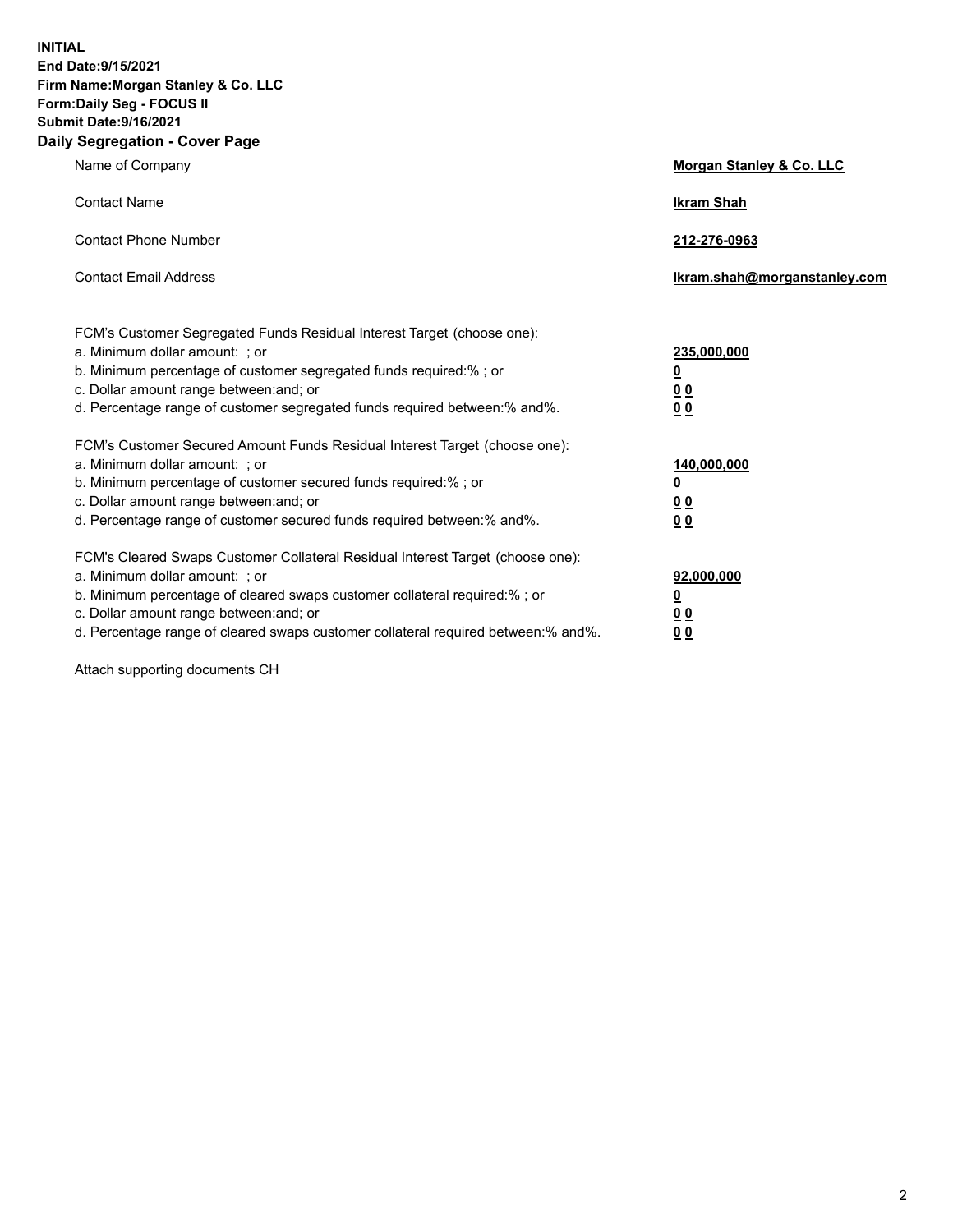## **INITIAL End Date:9/15/2021 Firm Name:Morgan Stanley & Co. LLC Form:Daily Seg - FOCUS II Submit Date:9/16/2021**

**Daily Segregation - Secured Amounts** Foreign Futures and Foreign Options Secured Amounts Amount required to be set aside pursuant to law, rule or regulation of a foreign government or a rule of a self-regulatory organization authorized thereunder 1. Net ledger balance - Foreign Futures and Foreign Option Trading - All Customers A. Cash **4,974,871,894** [7315] B. Securities (at market) **2,030,589,637** [7317] 2. Net unrealized profit (loss) in open futures contracts traded on a foreign board of trade **876,819,483** [7325] 3. Exchange traded options a. Market value of open option contracts purchased on a foreign board of trade **98,431,988** [7335] b. Market value of open contracts granted (sold) on a foreign board of trade **-56,543,865** [7337] 4. Net equity (deficit) (add lines 1. 2. and 3.) **7,924,169,137** [7345] 5. Account liquidating to a deficit and account with a debit balances - gross amount **63,977,188** [7351] Less: amount offset by customer owned securities **-61,259,017** [7352] **2,718,171** 6. Amount required to be set aside as the secured amount - Net Liquidating Equity Method (add lines 4 and 5) 7. Greater of amount required to be set aside pursuant to foreign jurisdiction (above) or line 6. FUNDS DEPOSITED IN SEPARATE REGULATION 30.7 ACCOUNTS 1. Cash in banks A. Banks located in the United States **167,148,799** [7500] B. Other banks qualified under Regulation 30.7 **544,904,222** [7520] **712,053,021** 2. Securities A. In safekeeping with banks located in the United States **602,261,741** [7540] B. In safekeeping with other banks qualified under Regulation 30.7 **80,825,052** [7560] **683,086,793** 3. Equities with registered futures commission merchants A. Cash **14,163,760** [7580] B. Securities **0** [7590] C. Unrealized gain (loss) on open futures contracts **737,986** [7600] D. Value of long option contracts **0** [7610] E. Value of short option contracts **0** [7615] **14,901,746** [7620] 4. Amounts held by clearing organizations of foreign boards of trade A. Cash **0** [7640] B. Securities **0** [7650] C. Amount due to (from) clearing organization - daily variation **0** [7660] D. Value of long option contracts **0** [7670] E. Value of short option contracts **0** [7675] **0** [7680] 5. Amounts held by members of foreign boards of trade A. Cash **4,466,362,718** [7700] B. Securities **1,347,502,845** [7710] C. Unrealized gain (loss) on open futures contracts **876,081,497** [7720] D. Value of long option contracts **98,431,988** [7730] E. Value of short option contracts **-56,543,865** [7735] **6,731,835,183**

- 6. Amounts with other depositories designated by a foreign board of trade **0** [7760]
- 7. Segregated funds on hand **0** [7765]
- 8. Total funds in separate section 30.7 accounts **8,141,876,743** [7770]
- 9. Excess (deficiency) Set Aside for Secured Amount (subtract line 7 Secured Statement Page 1 from Line 8)
- 10. Management Target Amount for Excess funds in separate section 30.7 accounts **140,000,000** [7780]
- 11. Excess (deficiency) funds in separate 30.7 accounts over (under) Management Target **74,989,435** [7785]

**0** [7305]

[7354] **7,926,887,308** [7355]

**7,926,887,308** [7360]

[7530]

[7570]

[7740] **214,989,435** [7380]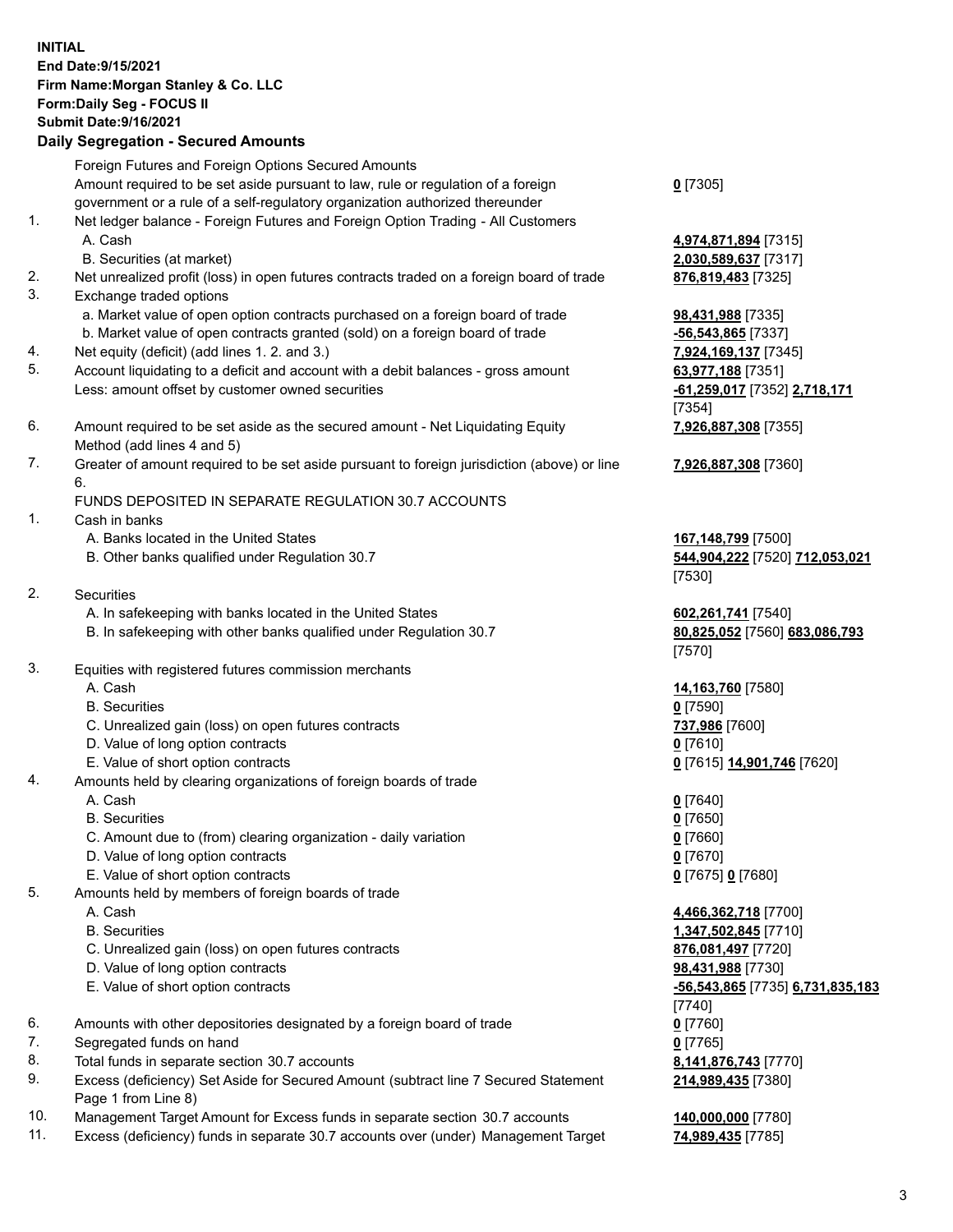**INITIAL End Date:9/15/2021 Firm Name:Morgan Stanley & Co. LLC Form:Daily Seg - FOCUS II Submit Date:9/16/2021 Daily Segregation - Segregation Statement** SEGREGATION REQUIREMENTS(Section 4d(2) of the CEAct) 1. Net ledger balance A. Cash **17,142,616,012** [7010] B. Securities (at market) **7,574,116,248** [7020] 2. Net unrealized profit (loss) in open futures contracts traded on a contract market **1,170,836,415** [7030] 3. Exchange traded options A. Add market value of open option contracts purchased on a contract market **1,742,715,379** [7032] B. Deduct market value of open option contracts granted (sold) on a contract market **-1,318,736,515** [7033] 4. Net equity (deficit) (add lines 1, 2 and 3) **26,311,547,539** [7040] 5. Accounts liquidating to a deficit and accounts with debit balances - gross amount **202,032,493** [7045] Less: amount offset by customer securities **-192,666,183** [7047] **9,366,310** [7050] 6. Amount required to be segregated (add lines 4 and 5) **26,320,913,849** [7060] FUNDS IN SEGREGATED ACCOUNTS 7. Deposited in segregated funds bank accounts A. Cash **2,830,477,894** [7070] B. Securities representing investments of customers' funds (at market) **0** [7080] C. Securities held for particular customers or option customers in lieu of cash (at market) **2,770,868,992** [7090] 8. Margins on deposit with derivatives clearing organizations of contract markets A. Cash **15,509,571,790** [7100] B. Securities representing investments of customers' funds (at market) **0** [7110] C. Securities held for particular customers or option customers in lieu of cash (at market) **4,652,459,048** [7120] 9. Net settlement from (to) derivatives clearing organizations of contract markets **352,656,918** [7130] 10. Exchange traded options A. Value of open long option contracts **1,742,715,379** [7132] B. Value of open short option contracts **-1,318,736,515** [7133] 11. Net equities with other FCMs A. Net liquidating equity **10,637,985** [7140] B. Securities representing investments of customers' funds (at market) **0** [7160] C. Securities held for particular customers or option customers in lieu of cash (at market) **0** [7170] 12. Segregated funds on hand **150,788,208** [7150] 13. Total amount in segregation (add lines 7 through 12) **26,701,439,699** [7180] 14. Excess (deficiency) funds in segregation (subtract line 6 from line 13) **380,525,850** [7190] 15. Management Target Amount for Excess funds in segregation **235,000,000** [7194]

16. Excess (deficiency) funds in segregation over (under) Management Target Amount Excess

**145,525,850** [7198]